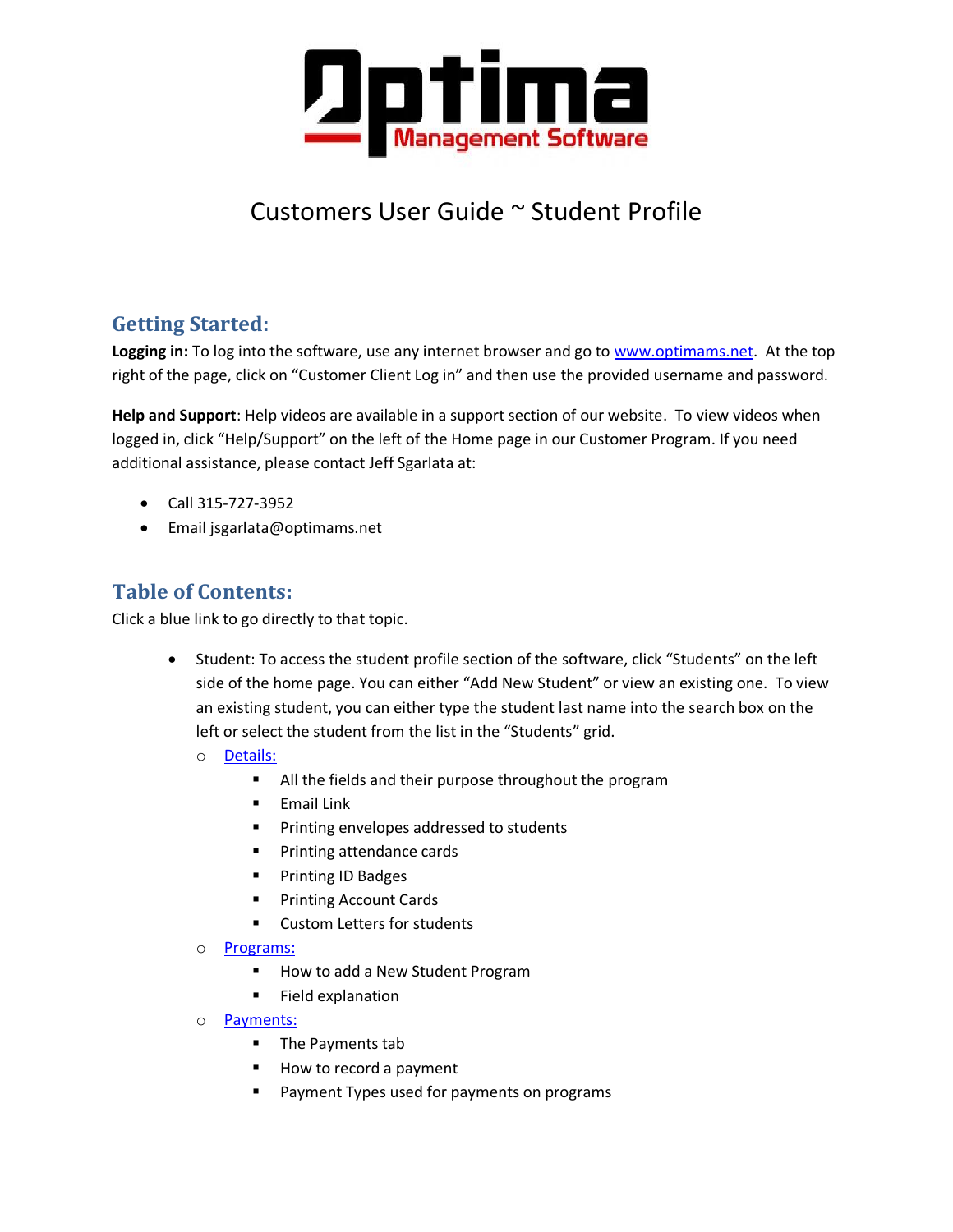- o Attendance:
	- **How to manually add, delete or change an attendance record**
	- How to search attendance tab
- o Current Belt:
	- **Field description**
	- How to add a current belt for a student and how to set their exam goal.
- o Belts Received:
	- How to add, delete, or change a listing of the Belts Received
- o Awards:
	- How to add, change, or delete student awards received
- o Notes:
	- **Use of Notes section**
- o Contact Log:
	- How to use Contact Log
- o Sales:
	- How to add, change, or delete a sale for a student

### <span id="page-1-0"></span>**Student Details:**

- **Details:**
	- o **All the fields and their purpose throughout the program:**
		- Many of the fields are not mandatory fields due the reason that our software can be used for tracking leads and other contact information.
		- Most of the fields at the top are self-explanatory. However, here are some tips that may help you understand their use:
			- Middle Name: Can be used for middle name or initial. Many dojos use middle initials on rank certificates.
			- Status: The list would be populated from within your school set up in the school profile section. Many schools create statuses for various mailing lists. For example, if we wanted to add all our contacts for our local elementary schools in our area, we may add a status called "Schools". This would then allow us to pull up lists based on that status.
			- Input Date: Will automatically generate todays date however can be changed if needed.
			- Account Number: You can either manually enter the student account number or to get the next chronological number, select "Get Next Account #". Only students that are "Active Members" or "Former Customers" need to have an Account number assigned to them. If changing an account number is ever needed, please note that all attendance data will be lost.
			- Original Start Date: The date the student first enrolled.
			- Former Customer Date: Only use this field when a student stops training. Enter the date when the student is no longer considered an "Active Member". Some dojos consider a student a former student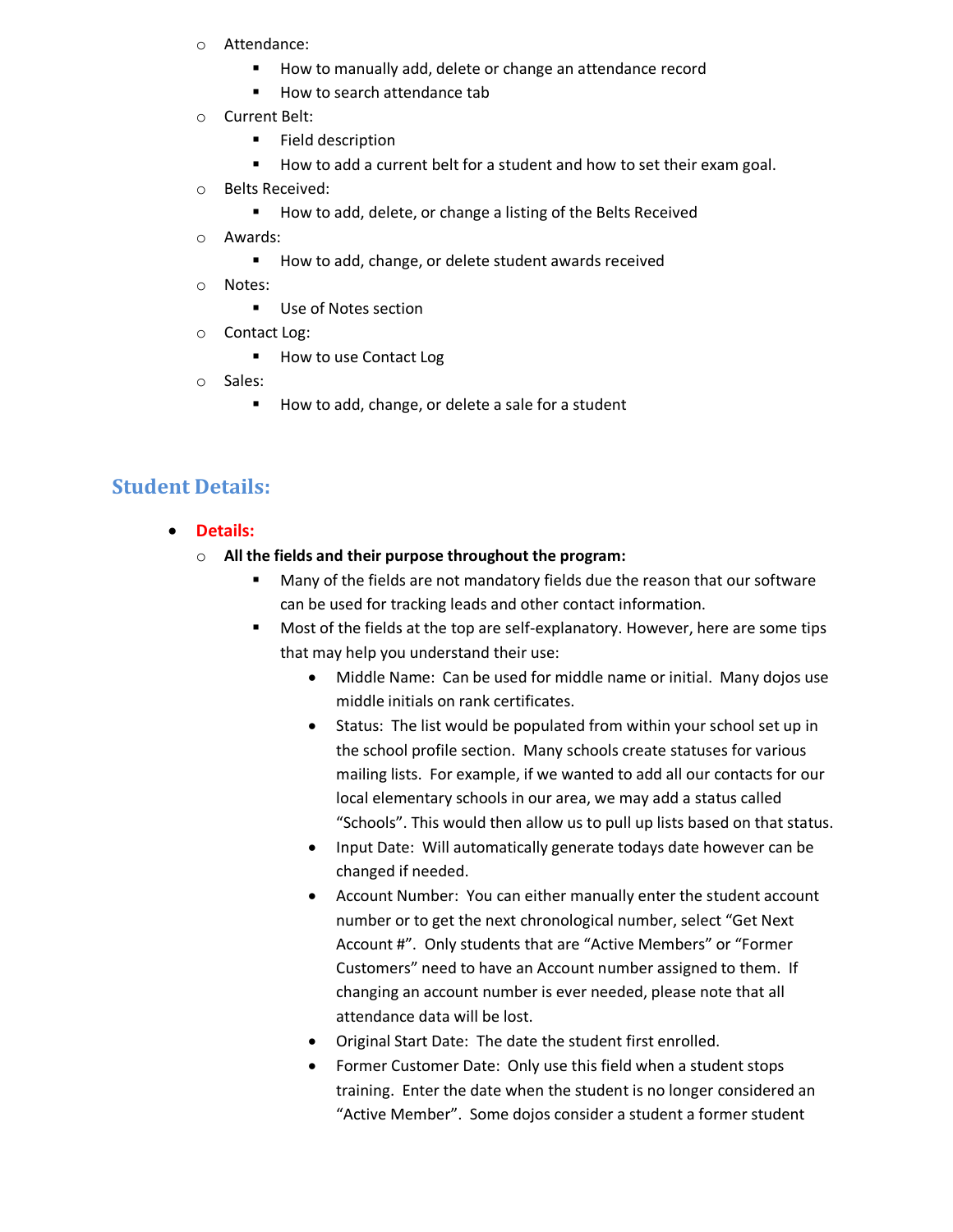when they stop making payments while other dojos may use the last date trained. Using this field will allow the user to create reports to view students that stopped training during a certain period of time.

- Termination Reason: Use this field only when a student stops training. Enter the reason why they stopped. This will allow user to create reports and view why students are not continuing with their training.
- Address Needs Update: This checkbox is used when the address for this student is no longer good. This allows the user to create mailing list for "good" addresses only and not send mail to undeliverable addresses.
- Address 2: Used mainly for apartment or suite numbers of a mailing address.
- Phone Numbers: All phone number fields will allow user to also type in a few text characters for "labeling" the number. For example, if you want to label a number with text. Our software allows an entry like
- Mom (123)456-7890.
- Sponsor Info and Source: The best way to use these fields is to use the "Source" as a main area and sponsor as the details. For example, if a student comes in from a birthday party for John Smith, you would enter John Smith under sponsor info and birthday party under source. Sources can only be added to the drop down list in the "School Profile" section of the software.
- Birthday Call and 2-4-6 week calls: in most cases, you would not enter the information in these fields here. However that is an option. When using these fields, enter the date when the call or contact was completed. Do not enter the date you wish to call/contact. Call lists are generated automatically for staff members to use instead of needing to search or remember each student manually.
	- o Birthday Call: Enter the date the call was complete. The student will be removed from the Birthday Call List (under "Call Lists" on the left of the home page), until the following year. This is a great way to contact your students to wish them a happy birthday each year.
	- o 2-4-6 Week Calls: Enter the date the call was complete. Calls that are due will be displayed in the "Call List" on the left side of the home page.
		- 2 Week call is automatically calculated 2 weeks after "Original Start Date".
		- 4 Week Call will be automatically calculated 2 weeks after the completion of the 2 week call
		- 6 Week Call will be automatically calculated 2 weeks after the completion of the 4 week call.
- Custom Text and Date fields will appear at the bottom of the student details page.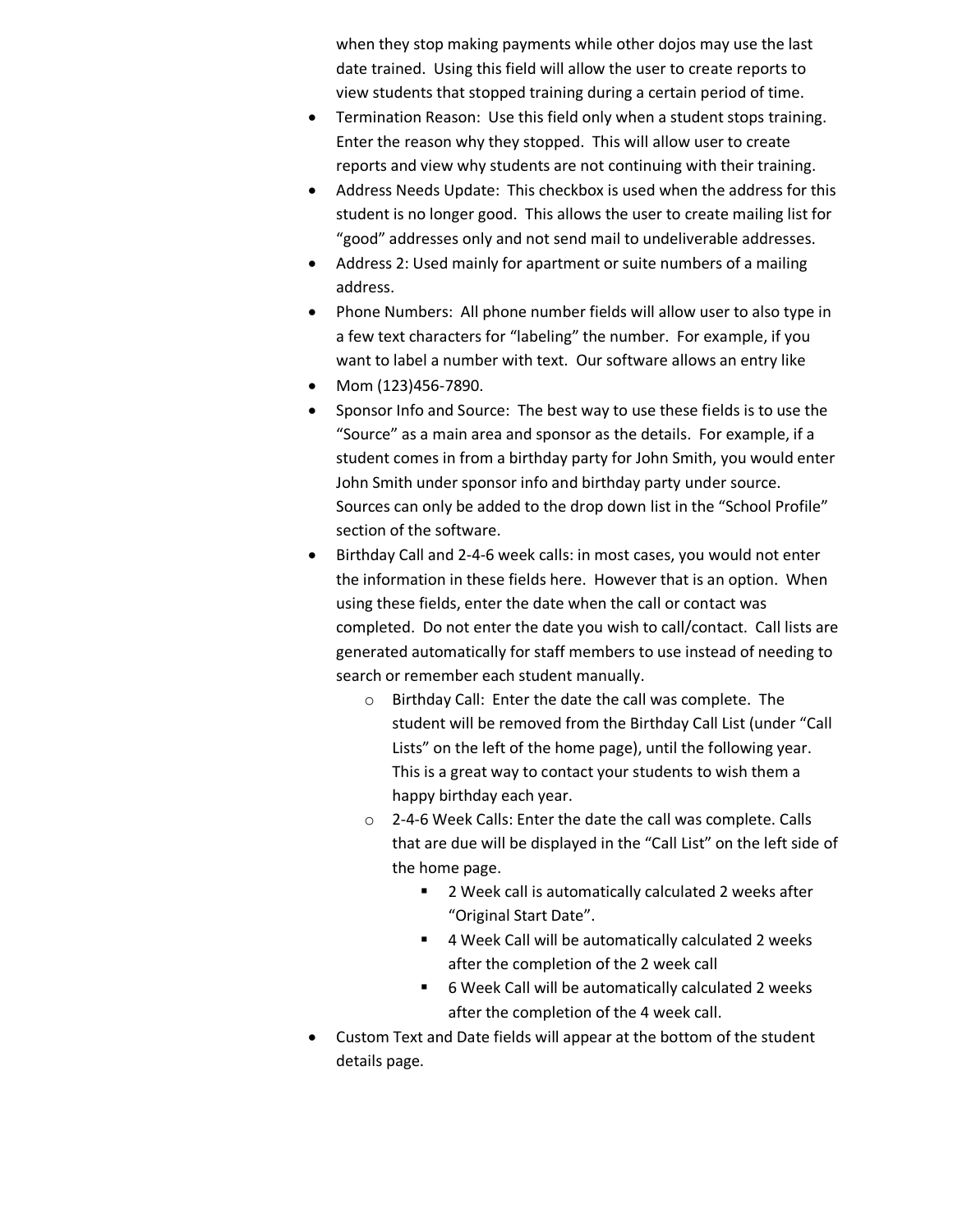#### o **Email Link:**

- **If your email settings are configured, a user can email the student directly from** within the program. Users have the option to store a record of email in the student contact log. See Contact Log below for more information.
- o **Printing envelopes addressed to students:**
	- Our software allows users to print our pre-addressed envelopes for students. The envelopes will get addressed to the student and not the parent (we are working on a parent option currently). The envelope must be a #10 (standard business size) envelope.
- o **Printing attendance cards:**
	- For the dojos that use an attendance card for each student. Due to attendance cards being different for dojos. We can create the attendance card to your specifications: size, fields, and layout. Please contact us for information regarding attendance cards creation.
- o **Printing ID Badges:**
	- For the dojos that use an ID Badge for each student. Due to the variations needed for different dojos, we can create the ID badges to your specifications: size, fields, and layout. Please contact us for information this feature.
- o **Printing Account Cards:**
	- For the dojos that like to keep a student account card for recording payments and other student related information. Due to the variations needed for different dojos, we can create the Account Cards to your specifications: size, fields, and layout. Please contact us for information this feature.

#### o **Custom Letters for students:**

- At this time of this manual, there are 2 options for custom letters to students
	- Option 1: To create the custom letters in the School Profile to use with these links: New Member Letter, Member Renewal Letter and BBC Renewal Letter. These templates were in version 1 of our software and will be removed within a few months.



- $\bullet$
- Option 2: Create custom letters to be used with the "Letters" box ( in above photo). This features allows users to insert more fields and create/name the letters easier and more efficiently. Please see our "Creating Custom Letters" user manuals or videos.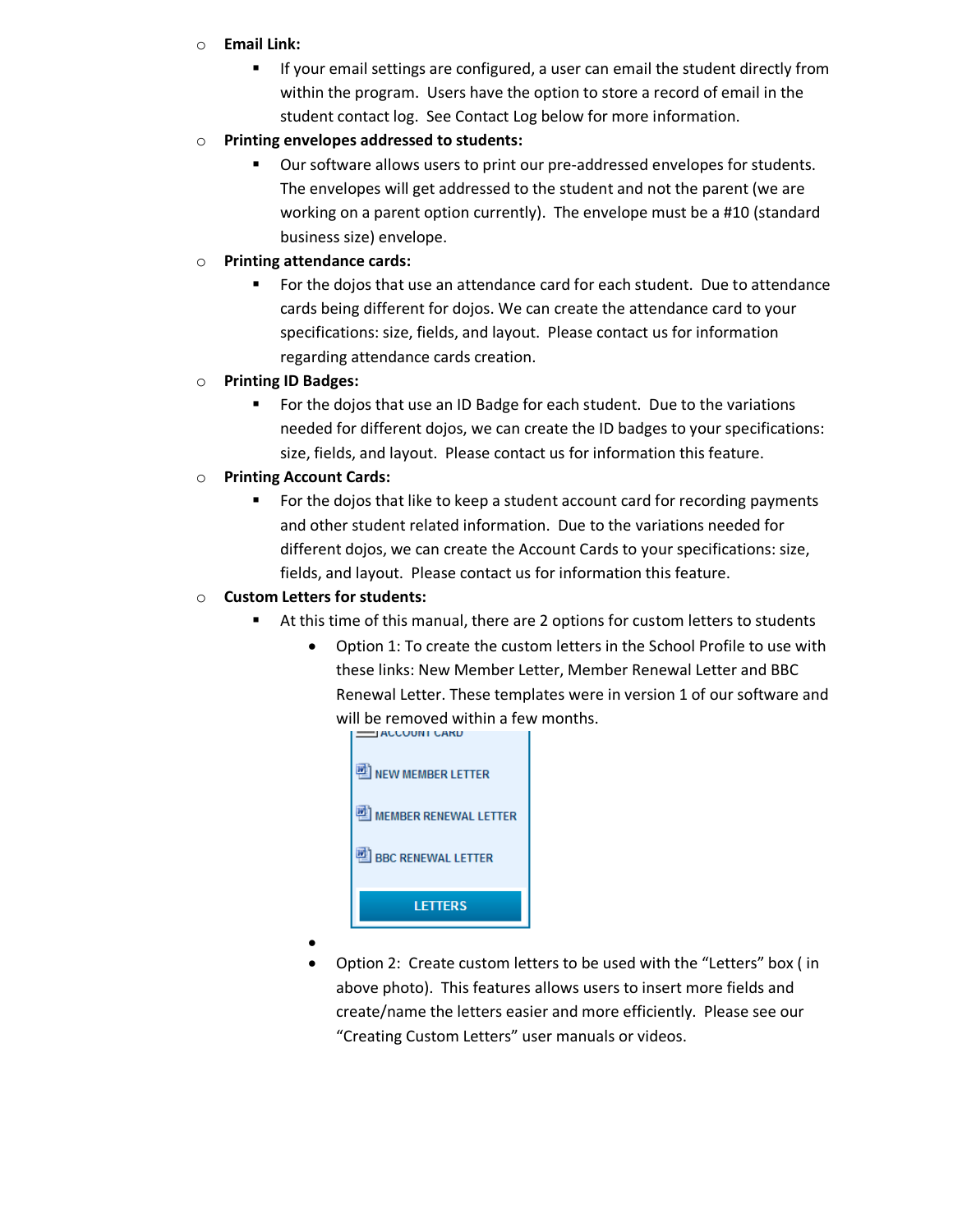#### <span id="page-4-0"></span>o **Programs:**

#### **How to add a New Student Program:**

- To add a student program into the software, access the student page by either typing last name into search box or by selecting student from student grid in "Students" link off home page.
- Select the "Programs" tab in the center of the page.
- Select "Add New Record"
- Enter in the information and click "Save". See below with explanation of fields.
- **Field explanation:**
	- Program Account Number: We recommend using the student Account Number on the "Details" page plus a ".1", ".2" etc. For example. A student with the Student Account Number of 72 would have a Program Account Number of 72.1 for their  $1<sup>st</sup>$  program, 72.2 for their  $2<sup>nd</sup>$  program and a 72.3 for their program. This would continue for all the student programs. Our software allows you to keep track of all the student programs without needing to cancel one and re-enter a new one. The different Program Account Numbers will allow users to see which programs are active while seeing any payments related to that particular program.
	- Program Type: This list is populated from the setup of "Program Types" in the school profile. Please see "School Profile – Program Types" for more information.
	- Enrollment Types: This list is populated from the setup of "Enrollment Types" in the school profile. Please see "School Profile – Enrollment Types" for more information.
	- Payment Types: The payment structure for that particular payment.
		- o Monthly: Student will be making consecutive monthly payments
		- o Quick Pay: Many dojos offer a discount if a student pays the program off faster. Example: a student enrolls in a 12 month program but agrees to pay it off in 6 payments.
		- o PIF: Paid in full. Student agrees to pay off program and have no monthly payments
		- o Gift Certificate: Student is training on a FREE Program
		- o Time Transfer: Student is training on this program with time that might be credited from another student's program. Example: Sibling #1 may take time from sibling #2 that stopped training. Payments on sibling #2 have been already paid but the dojos Is offer "credit" time.
		- o Active checkbox: This checkbox is used to track the current program that the student is enrolled on. By checking or unchecking this box will have no effect of payments due. A checked "Active" box will make this program appear on reports like a renewal list and others. Example: A student has their first program with dates starting 1/1/15 and ending 7/1/15. But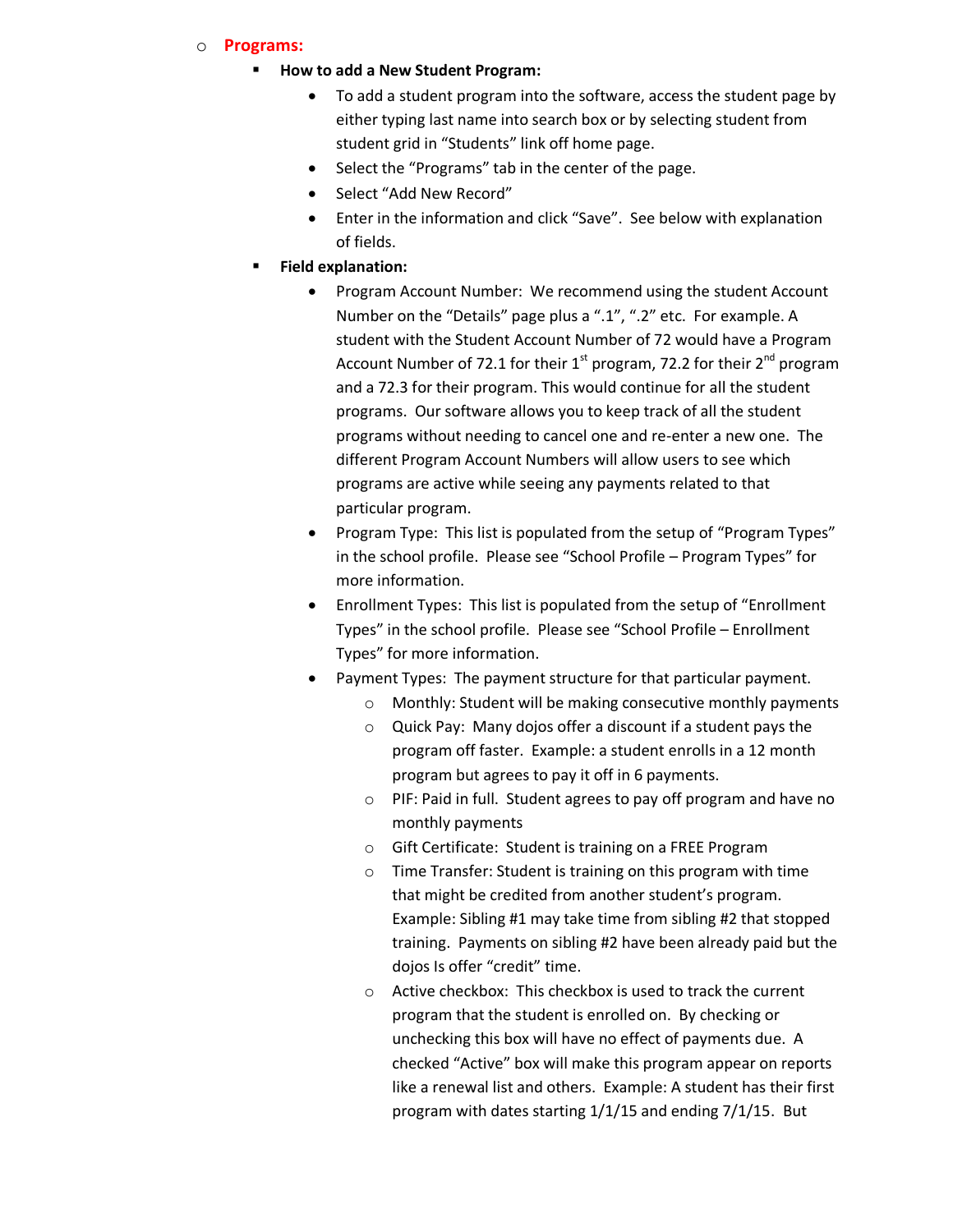then enrolls into an advance training program in 3/1/15, that will begin 7/1/15. They enrolled early for the advance training benefits. The "Active" box would be unchecked on the first program and checked on the second program. It the "Active" box remained checked. This program would appear on any renewal list for the dates including 7/1/15. By unchecking the box, the program knows that another program is in place.

- o Number of Payments and Payment Amount: These fields are for payments that are going to be done monthly through a billing service. Do not enter any payments here that are expected to be paid at the dojo.
- o Deposit Amount: Use this field for all money to be paid at the dojo whether it's for an initial payment (down payment) or for a paid if full program.
- o Date Signed: This date is used on reports for contracts signed. We recommend using the date you use to when counting this contract in your statistics. We recommend using the date actually signed.
- o Program Start Date and Program End Date: The dates the program starts and actually ends.
- o First Payment Due Date: The date the first monthly payment is due to begin.
- o Notes: Any information regarding this program should be entered here. We like to use this field for when any deposits are going to be paid. Information entered here will appear on an "Outstanding Deposit" report.
- Click "Save" when complete

### <span id="page-5-0"></span>o **Payments:**

- **The Payments tab:**
	- All recorded payments for a student will be recorded on this page. These payments will only be for payments made on their enrollment programs and will not display any payments for retail. Except for auto payments using our automatic billing feature, all payments will need to be manually entered to be recorded.
- **How to record a payment:** If you are using our automated billing feature and need to record a payment to replace an automatic payment, please see our help manual for our Automatic Billing.
	- From the student profile page, select the payment tab.
	- In the empty line for adding payments, select the payment type from the drop down list. See the next section for payment type explanations.
	- Then select payment type, amount, program account number, date and if needed, enter notes in comment section.
		- o NOTE: if recording a refund, a negative payment amount is required. Example, you would need to enter -129.00 to record a refund of 129.00.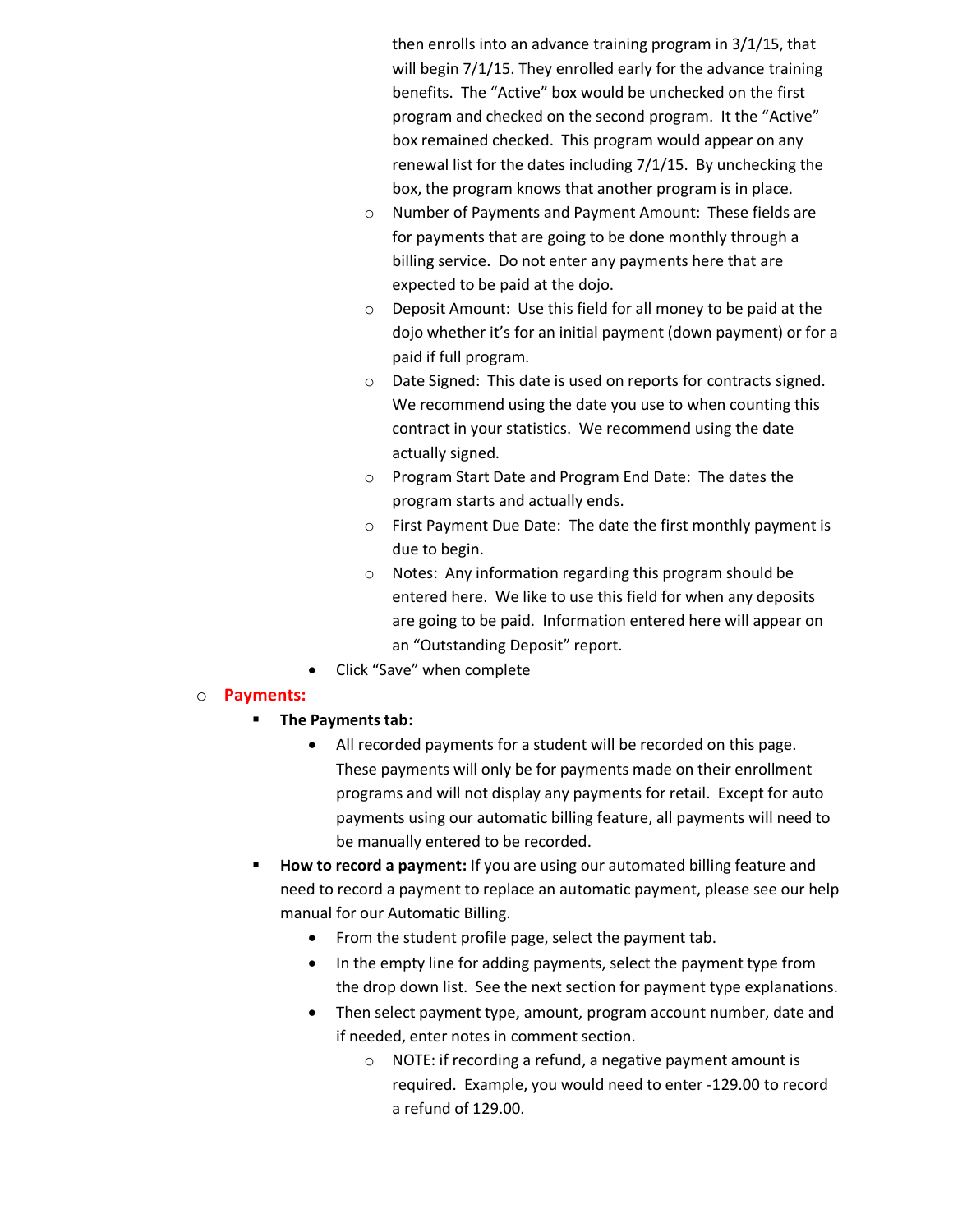- o NOTE: only program account number will be displayed for any programs that have a balance due according to the payment type. Example, if you are recording a "Deposit" on a program and the student has a current program and another program that has been paid, only the current program that has a deposit balance will be displayed to be selected under "program account number".
- Once all needed fields are filled, click "Add" on the left side of the data line you are working on.
- **Payment Types used for payments on programs:** Any payment that is expected to be paid thru a billing service or over time (Example: Monthly payments) would be considered "Program Contract". Any payments that are expected to be paid at your dojo (Example: Initial Payments, down payments, paid if fulls) would be considered "Program Deposit".
	- Program Contract Billing Service: Use this type when entering payments that have been received from a billing service other than Optima's automated billing service. If a lot of payments are to be entered, payments can be added on a group page under "Payments" on the left side of the page.
	- Program Contract Credit: Use a credit when a payment has been credited but not actually received. For example, if you offer a free month to students who refer a new member, you can record that free month as a credit.
	- Program Contract In-House: This type is used when an expected auto payment from a billing service is paid at the dojo instead of thru the billing service. Example, a student who comes in dojo to make a payment on their program because they received tax returns and wants to pay ahead on their program.
	- Program Contract Refund: Use refund to record a payment that was refunded. Example, a student who may have been double billed due to data entry mistake. Remember to enter refund with a "-" proceeding the dollar amount.
	- Program Deposit: When a student has an initial payment due or is paying in full, record the payment using this type.
	- Program Deposit Credit: Use a credit for Program Deposit when you are applying a payment that you actually did not receive. Example, a student agrees to paint your dojo for a credit on their program. You want to show a payment (credit) that is was paid, but you never actually received the money.
- o Attendance:
	- How to manually add, delete or change an attendance record
	- How to search attendance tab
- o Current Belt:
	- **Field description**
	- How to add a current belt for a student and how to set their exam goal.